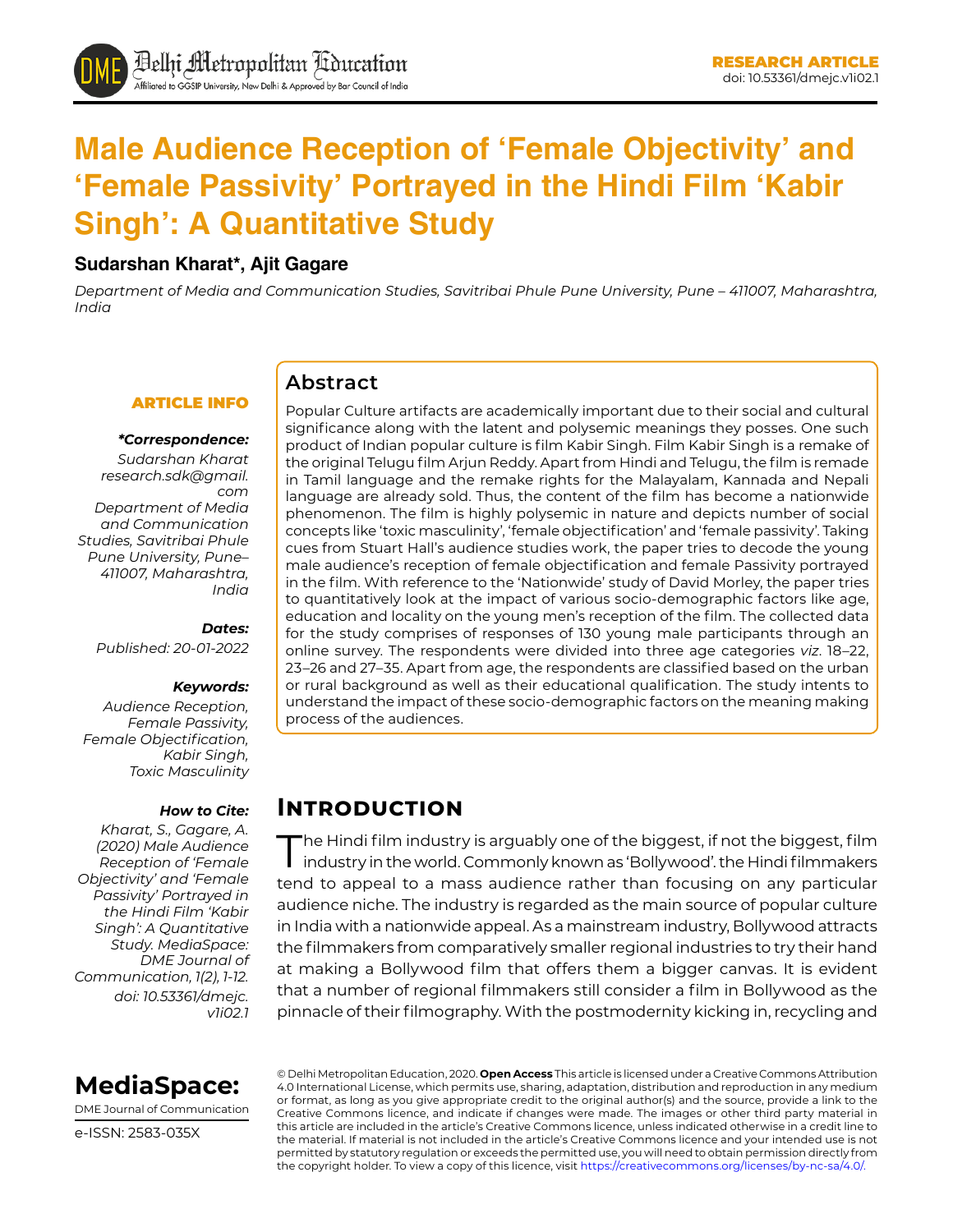reproduction of content have become a frequent practice in recent times. Be it the deconstruction and reproduction of classic songs into remixes or the remake of tried and tested films across a number of different languages, the consumerism in the popular culture is more evident than ever. Remakes of regional language films into mainstream Hindi films have seen an exponential growth in recent times. The Hindi remake not only dissipates the content across a wider audience, but it also provides a sense of legitimacy considering the authoritarian and the tenacious characteristics of the Hindi film industry. One such remake of the Telugu film Arjun Reddy is the 2019 Hindi film Kabir Singh. Helmed by the same director as of the original Telugu counterpart Sandip Reddy Vanga, the film has been a hot site for academic inquiry as well as criticism since its theatrical release. The film became a topic of discussion due to the portrayal of problematic constructs like toxic masculinity, hegemonic masculinity, female objectification, female passivity, substance abuse and medical ethics (Kharat & Gadge, 2020). The film was a commercial success at the box-office and became the third highest grosser of the year 2019. Although the content of the film has been studied by a number of scholars and the directorial perspective being in the mainstream in the form of interviews and blogs, an audience reception study of the film was of great significance. (Kim, 2004) while studying David Morley's work on the 'Nationwide' audience suggests that the female respondents in the study produced oppositional reading more often to the programs in question compared to the male respondents. Thus, asserting that the male audience is more susceptible to provide a dominant response to a text. As the dominant or the hegemonic response to the film is problematic in nature, this study particularly tries to look at the reception of young male audiences with respect to the problematic constructs like 'female objectification' and 'female passivity'.

## **Theoretical Framework**

As the current study is a reception study, the area of audience analysis forms the theoretical foundation for the same. Dennis McQuail's views on the audience research provides a pathway for audience

analysis while the work of Stuart Hall provides a framework on which the audience reception study can be based upon. To delineate the theoretical framework, one would need to situate the audience analysis and then the audience reception studies.

### **Situating Audience Analysis**

Traditionally, audiences were perceived as mere receivers in the process of mass communication. With the technological advancements and the changing dynamics of mass communication, the audiences have become increasingly dynamic, while defining them has become more complicated. According to (McQuail, 1997), the term audience is indeed abstract and has a debatable character where the reality to which it refers to is diverse and constantly changing. Thus, he defines the audience in different and overlapping ways i.e. by place; people; medium or channel involved; content of the message; and time. Both the social context and a response to a particular pattern of media provision results in 'Audiences' (McQuail, 1997). Therefore, audiences can be only observed in fragmented and indirect ways.

Impacts and effects of mass media have been the primary area of interest for the researchers since the emergence of communication studies. As the primary site of impact and effect for media is the audience, audience research has been widely practiced in order to make sense of the overall communicative processes. Audience research has been the central research interest for the scholars leaning towards the empirical school of thought (Jensen, 1987). According to (Allor, 1988), research helps to 'construct', 'locate' or 'identify' an otherwise amorphous, unknowable or shifting social entity. Audience research serves the same purpose with help of the three traditions of research viz. 'Structural', 'Behavioral' and 'Socio-Cultural'. These three traditions of audience research being derived by (McQuail, 1997) from the originally proposed five traditions of audience research (effects; uses and gratification; literary criticism; cultural studies; and reception analysis) by (Jensen & Rosengren, 1990). While the structural and behavioral traditions are concerned with audience measurement and media effect (use) respectively, the socio-cultural tradition emphasizes on the reception of the media.

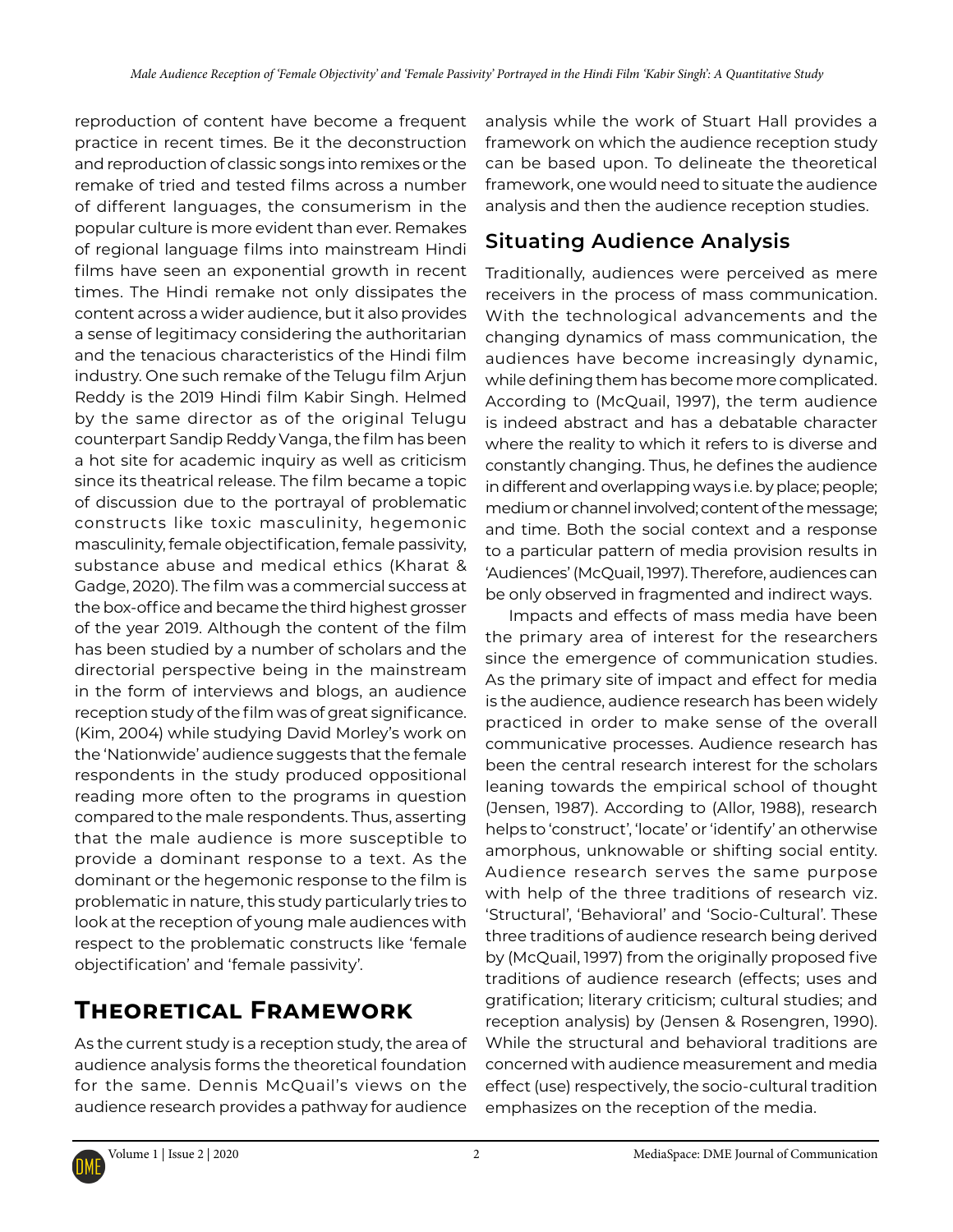### **Audience Reception Studies and Encoding-Decoding Model**

"The essence of the 'reception approach' is to locate the attribution and construction of meaning (derived from media) with the receiver. Media messages are always open and 'polysemic' (having multiple meanings) and are interpreted according to the context and the culture of receivers" (McQuail, 1983, p. 66)

Amongst the three traditions of audience research viz. 'Structural', 'Behavioral' and 'Sociocultural', the audience reception research falls under the Socio-Cultural tradition. Audience reception emerges as an amalgamation of social sciences and humanities (McQuail, 1997). It considers the socio-cultural context as a function of meaning making of various cultural products, experiences, and media usage. 'Popular Culture' plays a vital role in the formation of cultural experiences within the society. Therefore, popular culture artifacts and products are generally the primary sites for audience reception studies.

The Frankfurt School and the Marxist scholars conducted extensive research within popular culture to make sense of the mass culture. The Marxists perspective looked at the mass audience as helpless victims of manipulation and exploitation by capitalist media which according to them infused 'false consciousnesses' into the masses. The Frankfurt school's approach towards the audience research was political in nature whereas the main area of focus being the class struggle. However, the Birmingham School played a vital role in the inclusion of the cultural aspect into the audience studies. In the 1970s, Stuart Hall at the Center for Contemporary Cultural Studies (CCCS) proposed the Encoding-Decoding model of communication incorporating the pre-existing communication theories with sociocultural perspective. According to Hall, in audience reception research, one must take into consideration the social and political context in which the content is produced (encoding) and the everyday life context in which it is consumed(decoding) (Baran & Davis, 2009). He argued that the meaning of the text intended during the production does not ensure the consumption of the same meaning as

media texts can be interpreted by different people differently due to its polysemic nature (Baker, 2007). According to Hall, meanings are encoded within the media messages and the audience determines its interpretation. This interpretation or decoding of the messages depends on the sociocultural aspects of the audience. Thus, the same message can be interpreted differently by different audiences depending upon the socio-cultural background and the position of the decoder in the class structure. However, every media message has its own preferred meaning which is intended by the producer during the encoding of the message. The decoders can interpret the preferred meaning which Hall regarded as 'Hegemonic' or 'Dominant' reading. The decoder can also accept the preferred reading to a certain extent but make own adaptations to the interpretation under the given particular situations which he termed as 'Negotiated' readings. Lastly, the decoder can reject the preferred reading and interpret the media message differently which according to Hall is the 'Counter-Hegemonic' or 'Oppositional' reading.

One of the widely regarded empirical studies of Hall's Encoding-Decoding model was conducted by David Morley. He studied the audience reception of the television show 'Nationwide'. (Morley, 1999) argued that the social class has a primary influence on the reception of media messages to a certain extent but the demographic and sociological factors like age, gender, locality, race etc, also needs to be considered.

## **Literature Review: Academic Discourse on the Film 'Kabir Singh'**

As a number of problematic concepts like Hegemonic Masculinity, Toxic Masculinity, Female Objectification, Substance Abuse etc. are embedded into the text of the film, it is a significant site for research not just in the field of Media and Communication studies but also in humanities, social sciences and gender studies. Scholars like (Mallam, 2019; Joshi, 2020; Garg & Garg, 2020; Benjamin, 2020; Viswamohan & Chaudhuri, 2020; Ganguly & Singh, 2021) have extensively studied the content of the film.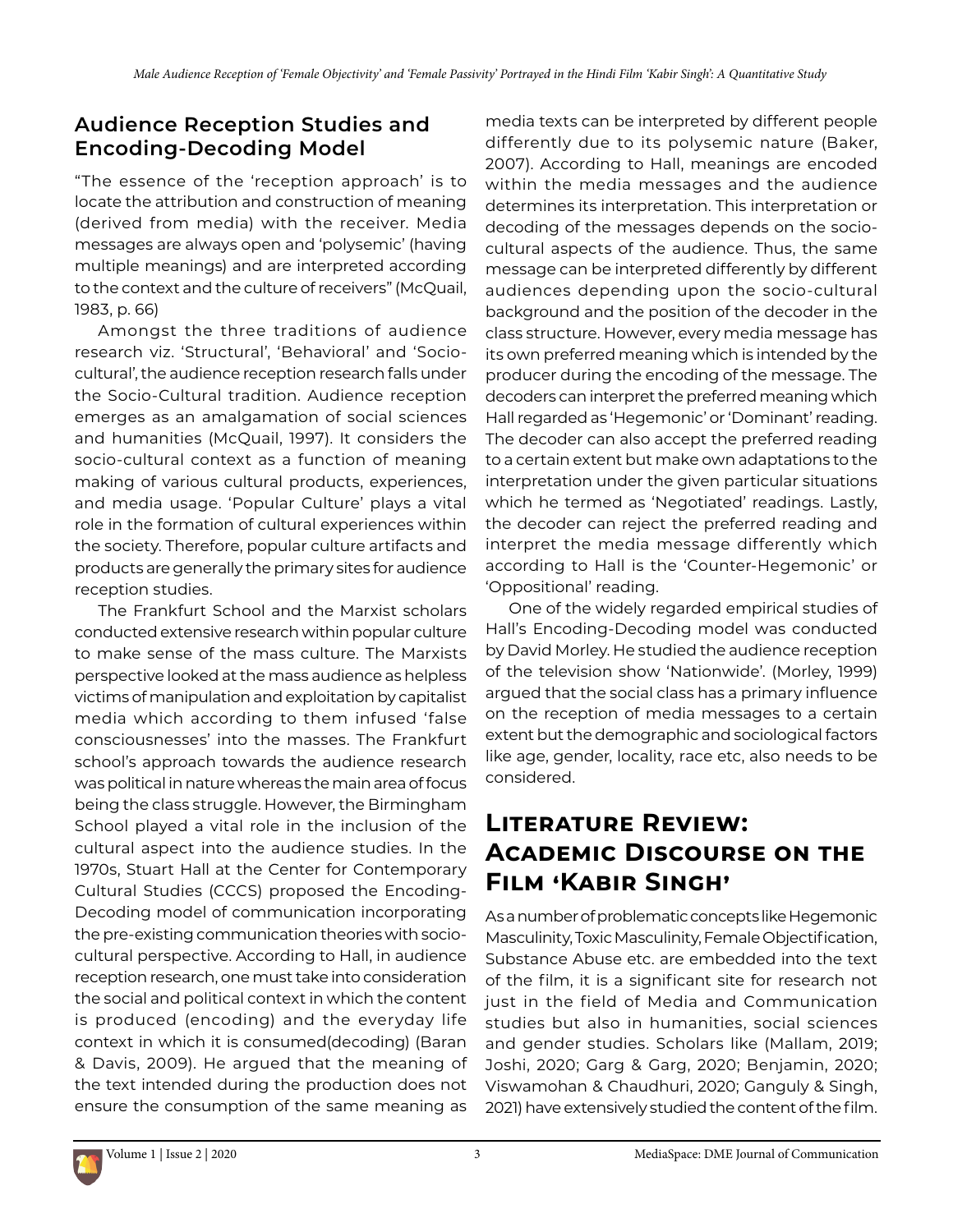According to (Viswamohan & Chaudhuri, 2020), the film glorifies toxic masculinity as an inherent male trait contributing to the tirade against feminism. (Joshi, 2020) identifies numerous instances in the narrative of the film where the masculinity portrayed in the film describes the 'traditional man' as the one driven by sex, self-reliant, emotionally repressed, and objectifying women. This observation of (Joshi, 2020) is evident in the scene (*Figure 1*) where the protagonist shows knife to a female character and tells her to undress to have sex.

(Ganguly & Singh, 2021) argues that some scenes in the film perpetuate the notion that women are passive in nature. (*Figure 2*) shows the scene where the male lead of the film kisses the female counterpart directly without asking for prior consent. The female lead is shown to have no resistance to the said action of the protagonist suggesting her passive nature as asserted by (Ganguly & Singh, 2021).

While the film's gender portrayals are criticized, the portrayal of the medical profession too finds the heat. (Garg & Garg, 2020) finds the representation of medical college and hostel exaggerated while the portrayal of the protagonist as a doctor is over the top unprofessional and unethical. (Benjamin, 2020) asserts that Kabir's portrayal dominates the



**Figure 1:**. Screenshot from the film Kabir Singh, where Kabir singh is showing knife to a female character in the film)



**Figure 2:** Screenshot from the film Kabir Singh, where Kabir Singh is kissing Priti on cheek

relationship categorizing the female counterpart as submissive and demonstrates the type of masculinity which not only demands the control of the woman of romantic interest but also the control of the situations around her life. In one of the scenes, Kabir Singh calls the female counterpart as his 'Bandi' and warns her fellow colleagues to stay away from her as she is his property. (*Figure 3*) The film tries to glorify toxic and hegemonic masculinity in the narrative with a number of scenes which depicts physical violence and gore language. One such instance is when the female lead Preeti gets slapped by Kabir Singh as she tries to convince him about her love towards him (*Figure 4 & 5*).

### **Female Objectification**

According to (Bartky, 1990), "Sexual Objectification occurs when a woman's sexual parts or sexual functions are separated out from her person,



**Figure 3:** Screenshot from the film Kabir Singh, where Kabir Singh is threatening his juniors



**Figure 4 & 5:** Screenshot from the film Kabir Singh, where Kabir Singh is slapping Priti and her reaction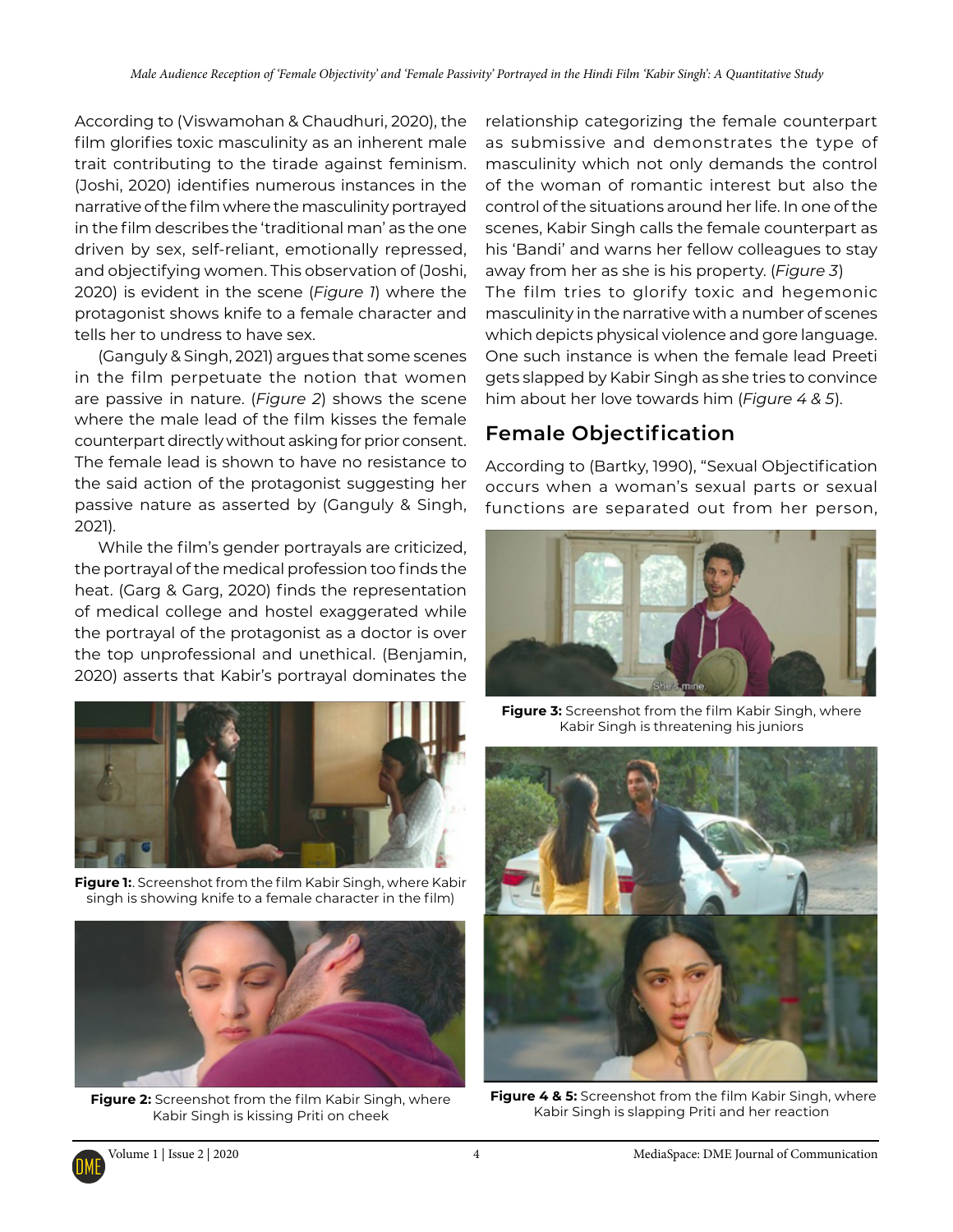reduced to the status of mere instruments, or else regarded as if they were capable of representing her '' (p. 35). As (Moradi & Huang, 2008; Fredrickson & Roberts, 1997) suggests, the sexual objectification experiences of women promote self-objectification and body surveillance. This results in promotion of body shaming and anxiety, contributing to women's risk of developing depression, sexual dysfunction and eating disorders. Objectification of women occurs at different levels. (Chaudhuri, 2006) while commenting on Laura Mulvey's work on Male Gaze states that women are defined only on the terms of sexuality, as an object of desire for men when they are represented as a spectacle to be looked at in the visual culture. (Berberick, 2010) observes the same and calls the media representation of women as exploitative. The objectification theory proposed by (Fredrickson & Roberts, 1997) argues that the objectifying gaze is played out in three of the related areas viz. i) within the actual interpersonal and social encounters; ii) visual media that depicts interpersonal and social encounters; iii) visual media that spotlight bodies and body parts with seamlessly aligning the viewers with an implicit sexual gaze. (Wood, 1994) calls out the stereotypical portrayal of women in media where the women are represented as the inferior gender with their dependence on the counterpart for their livelihood. Apart from that, the women are also portrayed as the primary caregivers and incompetent while the men are the breadwinners and holds the authoritarian powers. (Viswamohan & Chaudhuri, 2020) identifies similar portrayal of the female lead in the film Kabir Singh, where the 'male gaze' of the protagonist is fixed on the female counterpart and other supporting female characters in numerous occasions while the women resist to retaliate suggesting the modesty and traditional values. With such portrayals, the film not only reinforces the 'controlling male gaze' (Viswamohan & Chaudhuri, 2020) but also establishes the passive character of the female lead as 'the ideal'.

### **Female Passivity**

(Bradwick, 1971) defines 'passive' as "the expectation of getting what one wants where the manifestation of the ego is very weak in capturing, weak in integrative

capacity, has very few alternatives for controlling the disappointment or trauma that strikes, and fails to control the degree of childishness that is inherent in every individual"' (Radzi, 2014). (Bradwick, 1971) also suggests three levels of passivity viz. i) very passive (incapable or no desire to voice feelings); ii) overtly passive (subtly aggressive); iii) healthy passive (intelligent reactions to disappointments). Among these levels, he further identifies a number of types of passivity which includes i) passive meaning agreeing or openness and ii) passive meaning willingness to get dominated by an individual out of love (Radzi, 2014). These types of passivity are explicitly portrayed by the female lead in the film. (Radzi, 2014) shreds light on numerous instances of female passivity of such type in the traditional Malaysian literature and asserts the role of patriarchal domination in the Malayan culture as the cause. (Chaudhuri, 2006) argues that the females have a passive role in the narrative structures, their roles are mere spectacles of passive erotic objects where the male lead primarily drives the story forward. Similar observations by (Viswamohan & Chaudhuri, 2020) make the film in question an important site of reception for the audience as such problematic representations and portrayals of females not only legitimize but reinforce the patriarchal domination and skewed gender norms.

### **Summary of Literature Review and Locating Knowledge Gap**

Patton (2013) in his work has defined three primary functions of the literature review, he mentioned that thorough review of literature should provide knowledge of the *problem area* but identifying relevant theoretical frameworks. Secondly review of literature should clearly identify the need for the proposed study and, third and final, it must identify gaps and strengths in previous scholarly studies.

After conducting a thorough review of literature researchers realized the scholars like (Mallam, 2019; Joshi, 2020; Garg & Garg, 2020; Benjamin, 2020; Viswamohan & Chaudhuri, 2020; Ganguly & Singh, 2021) have extensively studied the content of the film. The directorial stance or the sender's perspective is also available in mainstream culture in the form of interviews and blogs. It is also evident that academic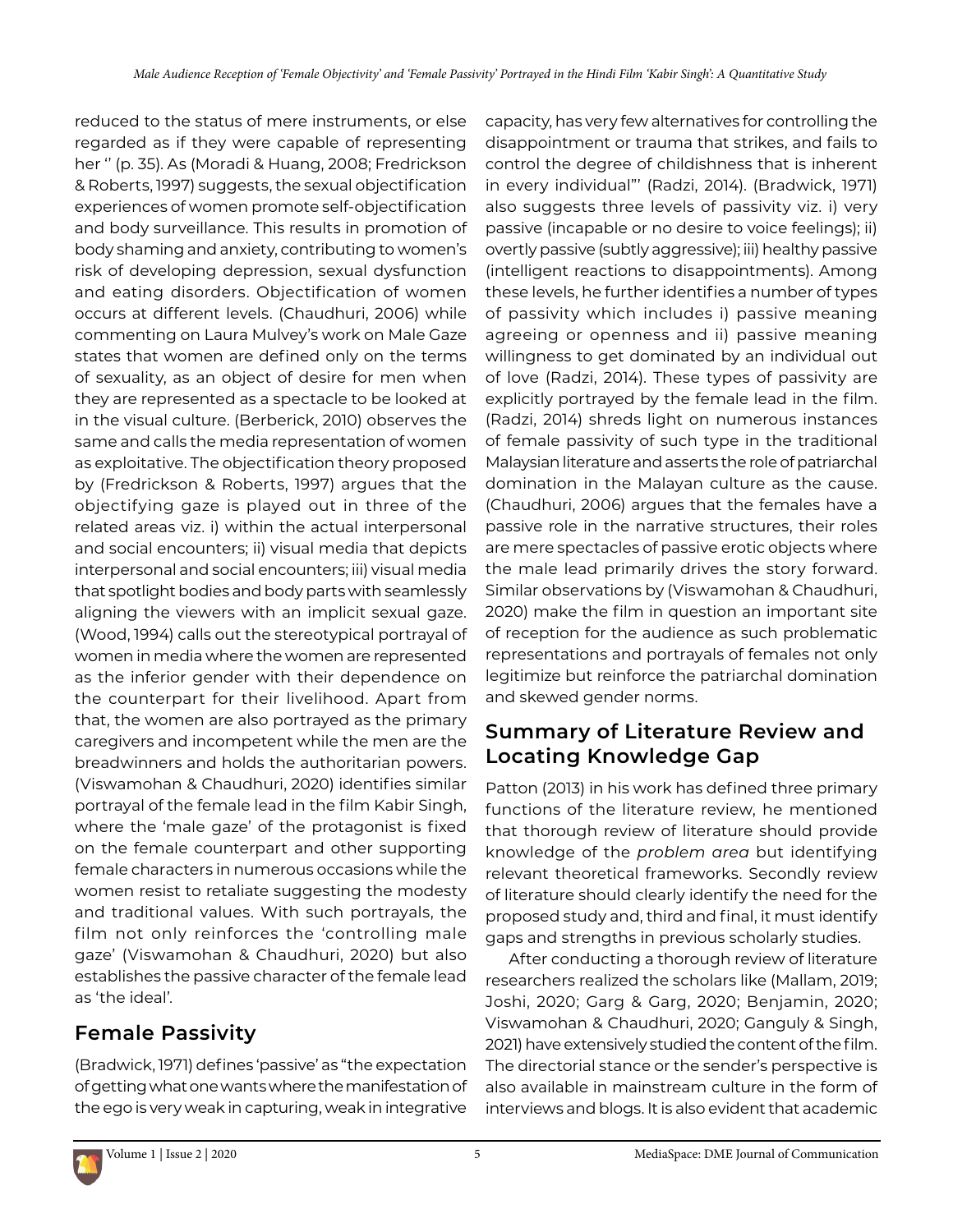inquiry into the audience reception of the film is not present in the current knowledge body. After identifying the knowledge gap researcher identified a suitable theoretical framework that offers a context for the interpretation of empirical data. MaQuail's three traditions of audience research, Stuart Hall's work on 'Encoding/Decoding' and Morley's audience reception of the television show 'Nationwide'. (Morley, 1999) helped researchers identify a pertinent theoretical framework.

Taking the dearth of audience reception study into consideration, this particular study sets out to understand the audience reception of the problematic constructs portrayed in the film by young male audiences. In order to serve this purpose, three research objectives were taken into consideration

### **Research Questions/Objectives:**

- To understand young male audience's perception of the construct of female objectification as portrayed in the film Kabir Singh
- To understand young male audience's perception of the construct of female passivity as portrayed in the film Kabir Singh
- To study the influence of age and locality on the reception of the constructs under study i.e., female objectification and female passivity

## **Methodology**

The present paper seeks to understand how social constructs like 'female objectification' and 'female passivity' portrayed in the film 'Kabir Singh' were perceived by young male audiences and if the perception was influenced by demographic referents like 'age' and 'locality'. The audience attitudes were measured using a quantitative protocol. A survey that had eight standardized likert-scale was designed to gauge the respondent's attitudes towards the constructs under study. Volunteer sampling, a non-probability sampling technique, was used as a sampling method because of the huge geographical spread of the population. Data was collected from 139 young male participants through an online survey. The respondents were

re-classified using two demographic referents i.e., 'age' and 'locality'. Taking cues from the works of (Gould, 1972; Hyman, 1988) on the stages of adulthood and personality development the respondents were trifurcated in three categories i.e., the age group 18–22 (emerging adults), 23-27 (developing adults) and the group 28–35 (stabilizing adults). Film 'Kabir Singh' is certified for "Adult" viewership only by the Indian Censor Board (Central Board of Film Certification) hence respondents above the age of 18 were considered. For locality, the National Sample Survey Organization's (NSSO) definition was used to reclassify respondents as 'rural' and 'urban'. The respondents were provided a series of statements with five-point likert scale responses ranging from 'Strongly Agree' to 'Strongly Disagree' with a 'Neutral' point at the middle. As the statements were regarding the problematic portrayal of female characters in the film along with the objectification of female characters, an attitudinal score of the respondent's best suited the purpose of analysis. The data was analyzed using data visualization methods for the purpose of simplification of the analytical data.

## **Analysis**

Eight statements were tested for the reception of female objectification and female objectivity for the attitudinal responses on a five-point likert scale. Statements related to both constructs were placed in random order to eliminate any prolonged attitudinal shift. Each of the statements was individually analyzed using data visualization techniques.

#### *Statement 1: Kabir kissed Preeti at first conversation without her consent because he understands unsaid language of love*

The 'preferred meaning' of the scene where Kabir kisses Preeti tries to portray that the action of the protagonist is normal and out of an urge to express his attraction towards her. This directorial stance here demands agreement with the statement in order to say that the audience responded hegemonically. The general attitudinal trend for the question leans towards the disagreement with the statement implying that the scene in the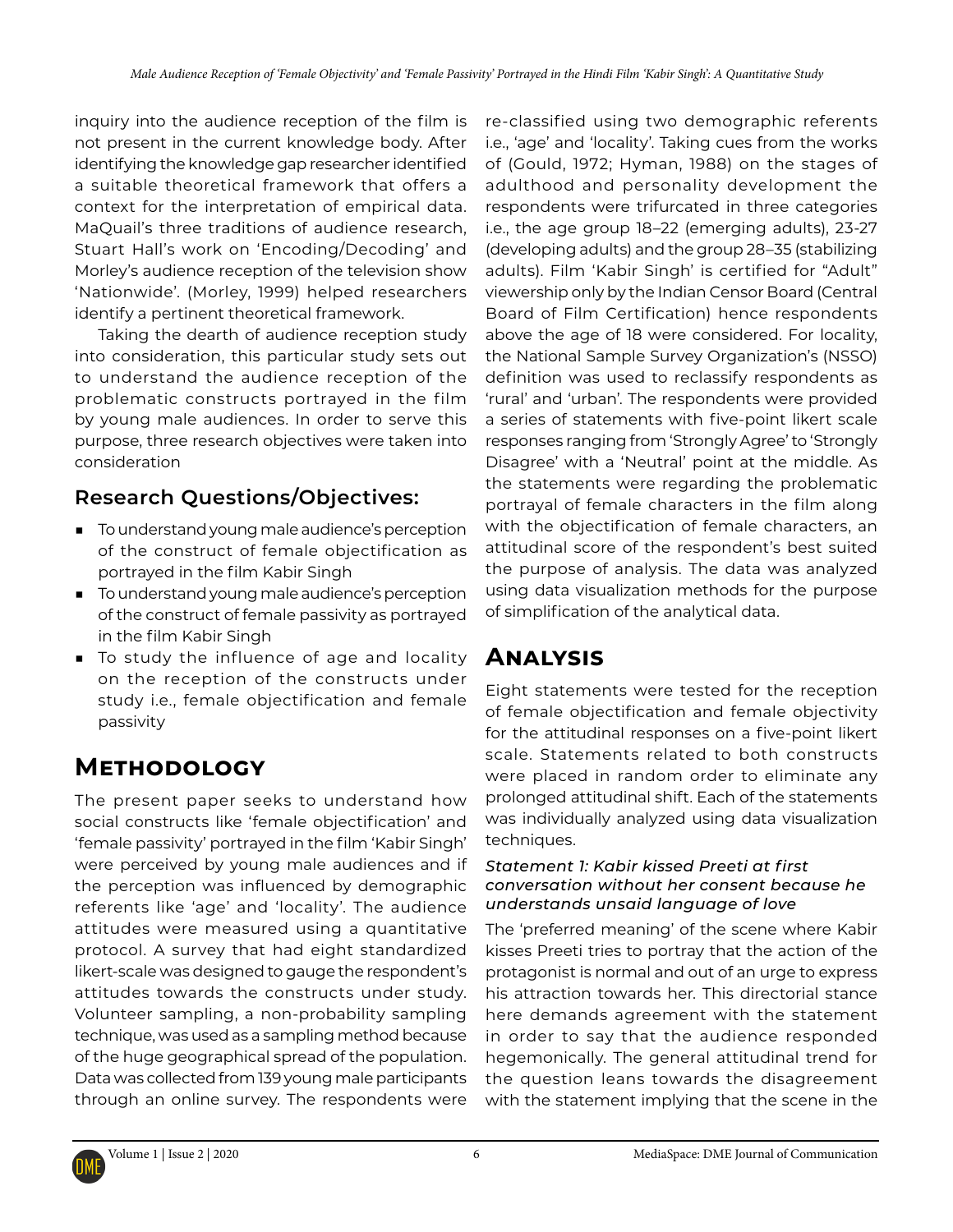

**Chart 1.1:** Overall Population



**Chart 1.2:** Locality wise



**Chart 1.3:** Agewise

film was received counter hegemonically by the overall population. However, with respect to the comparative reception based on locality, it is evident that around 23% of males from a rural background agree with the statement providing a hegemonic or a dominant response. This trend is not evident in the urban population as only 9% and 7% of the urban population 'agree' and 'strongly agree' respectively.

### *Statement 2: Kabir Singh barges into freshman class to claim Preeti as his property and calls her his 'Bandi'. This bold behavior of Kabir is normal.*

While the directorial stance indicates that the objectification of females is normal and a socially acceptable behavior, the otherwise is read by most of the overall population. The general trend of the overall population leans towards disagreement producing oppositional reading to the instance and



**Chart 2.1:** Overall Population



**Chart 2.2:** Locality wise





discarding the directorial stance or the preferred meaning. No influence of any socio-demographic factor is evident in the responses.

### *Statement 3: Kabir Singh showing knife to a woman for having sex, is just his way of asking consent and not a threat of rape*

Sensitive topics like sexual violence and rape are generally approached by the audiences carefully. With respect to the statement where the respondents are checked for their attitudinal inclination regarding an act of sexual objectification of a female character, a clear counter-hegemonic response is evident. The overall population tends to discard the notion that such an act of showing a knife to get sexual benefits is normal. Interestingly, one of the unexpected observations is that the urban population have responded with 'negotiated reading'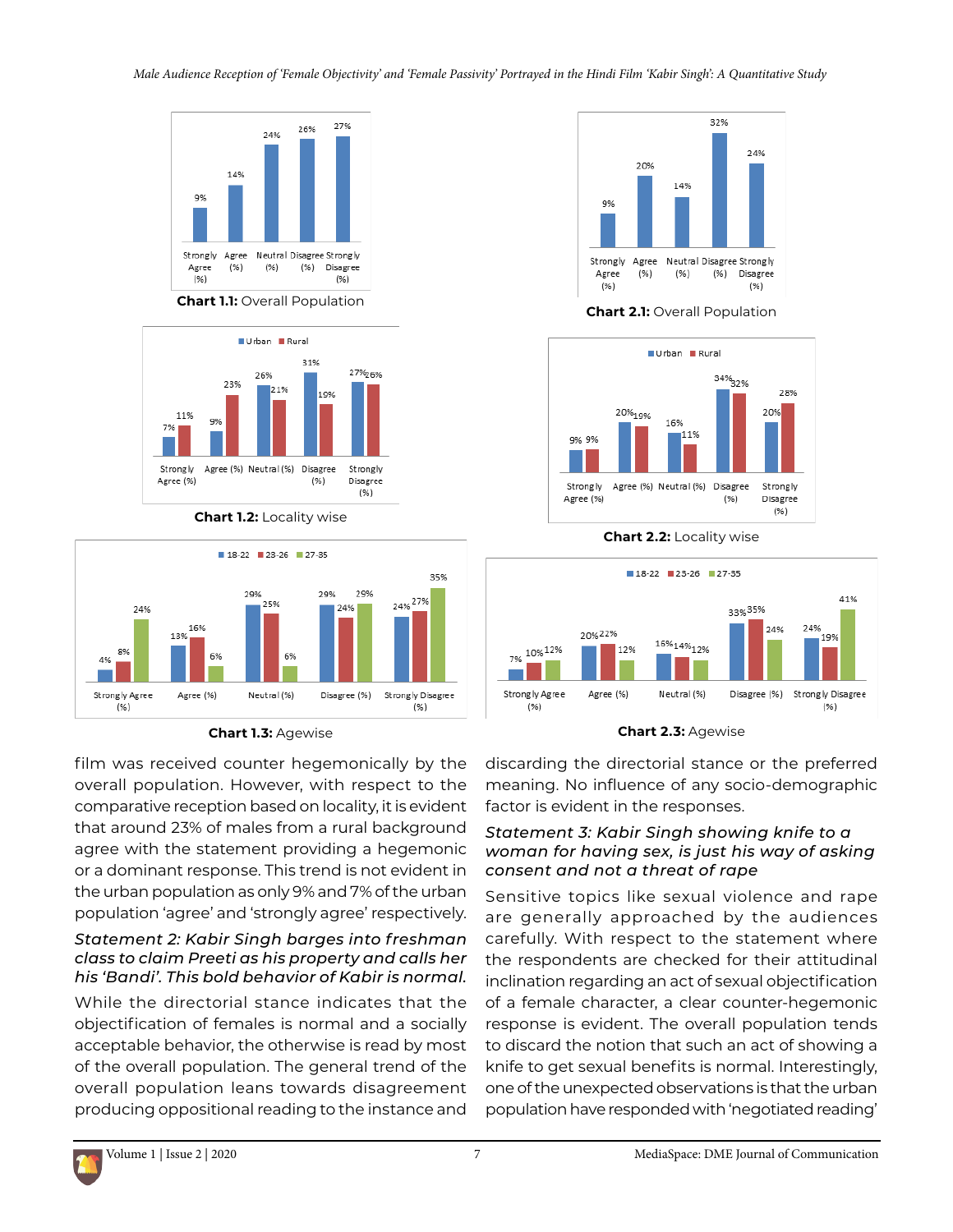comparatively more than that of the rural population where the opposite can be expected. While the urban population is exposed to more sexually explicit content compared to the rural population, indecisiveness is seen whereas the rural population have responded with strong opinions. Patriarchal dominance in the rural settings of India is still evident while the urban spaces are more open with respect to social relationships and interactions. The 'blurring of lines' due to the modern and postmodern characteristics of the urban spaces could be one of the contributing factors to the indecisiveness of the urban youths. The developing and the stabilizing adults have stronger disagreement attitudinal shift compared to the emerging adults.



**Chart 3.1:** Overall Population



**Chart 3.2:** Locality wise



**Chart 3.3:** Agewise

#### *Statement 4: Kabir slaps Preeti, while giving her the ultimatum. This slap is not a big deal as it is common in relationships/ between two lovers.*

While the preferred reading for the scene where Kabir Singh slaps Preeti is that physical violence is common between two romantic entities, the overall population tends to interpret the otherwise with the attitudinal trend leaning towards disagreement. The directorial stance also indicates that the male is the authority in the relationship and has the liberty to use violence for his good while the female counterpart is portrayed as submissive towards the male in the scene. Around 24% of the urban youth agree with the notion that physical violence towards women is socially acceptable and is a common thing between



**Chart 4.1:** Overall Population



**Chart 4.2:** Locality wise



**Chart 4.3:** Agewise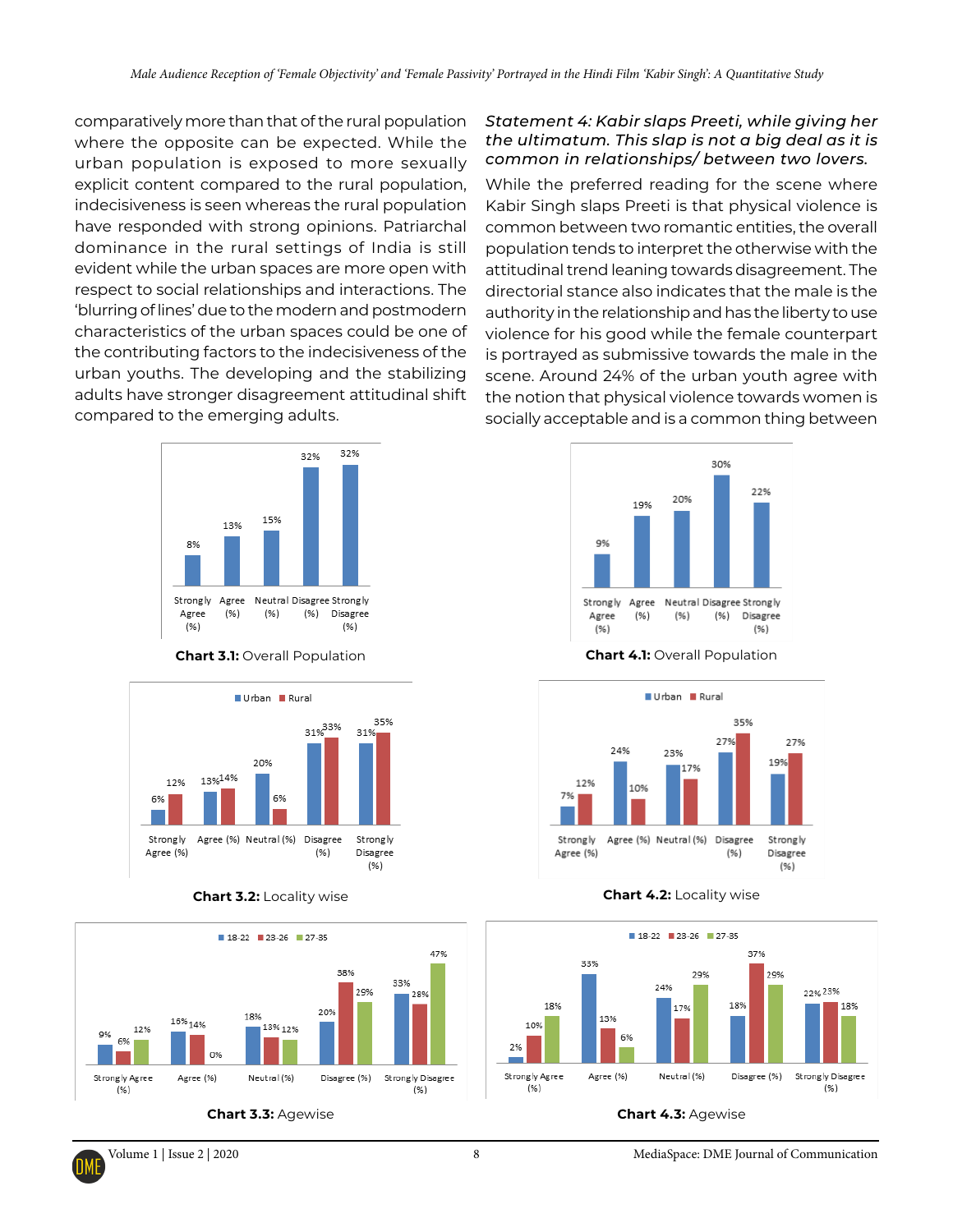two entities sharing a romantic relationship. While 33% emerging adults agree with such behavior of the protagonist yielding a hegemonic response, 37% of the developing adults resist the message responding with oppositional disagreement.

#### *Statement 5: Kabir commands Shruti to be friends with Preeti just because she is healthy. Kabir says only healthy girls can be good friends with pretty girls. This is a normal practice and not body shaming.*

The attitudinal responses of the entire population with respect to the instance of bodily objectification and body shaming of one of the female characters in the film tend towards disagreement. Here too, no significant influence of socio-demographic factors was evident with respect to the reception.



**Chart 5.1:** Overall Population **Chart 6.1:** Overall Population



**Chart 5.2:** Locality wise **Chart 6.2:** Locality wise



### *Statement 6: Preeti is a true representation of an Indian Girl.*

The portrayal of the female lead in the film is criticised for being overly passive. While a patriarchal mindset would identify such portrayal as an 'ideal woman', one can never attach the same characteristics with the notion of being 'true Indian woman'. With respect to the same portrayal of the female lead in the film, the responses of the entire population are scattered with agreements and disagreements. The characteristics of the 'true Indian woman' remains ambiguous, the responses too are equally distributed amongst the scale to a certain extent. However, interestingly the 'Neutral' attitude dominates the entire population response in a first where the developing adults dominate the





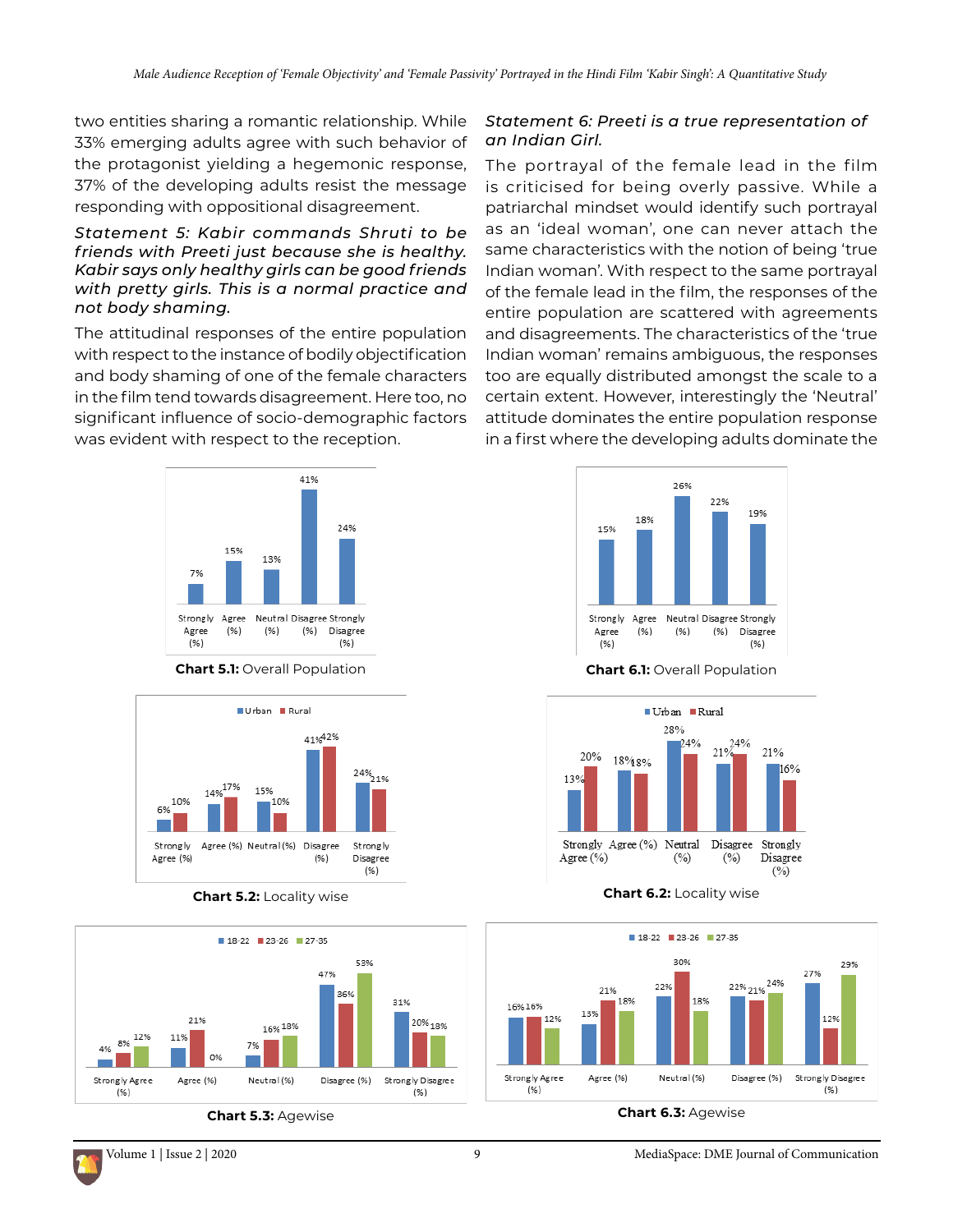

**Chart 7.1:** Overall Population **Chart 8.1:** Overall Population



**Chart 7.2:** Locality wise **Chart 8.2:** Locality wise



'negotiated reading' response amongst all the age groups showing indecisiveness.

### *Statement 7: Kabir Singh calling Preeti his 'Bandi' is not objectification of women but Kabir's way of expressing his attraction towards her.*

While it is evident that the young males have a counter-hegemonic reception towards the film protagonist calling the female counterpart as 'Bandi', an unexpected agreemental attitudinal response is evident when asked if the action is a way of expressing attraction towards the female lead. Again, the emerging adults from urban locality dominate the charts indicating their agreement with this notion that objectification of women is normal as long as it is out of the urge to convey romantic interest. However, the overall trend suggests that irrespective of the







**Chart 7.3:** Agewise **Chart 8.3:** Agewise

socio-demographic factors, the young males have a hegemonic response to the said instance.

### *Statement 8: Slapping each other, using cuss words are just a part of emotional connection in a relationship. There are no intentions of abusing women or showing power of masculinity here*

The film shows a number of instances where the lead pair of the film slaps each other. While the overall population produces an oppositional reading while asked about Kabir slapping Preeti, a dominant reading is produced by the population when asked if slapping each other in a romantic relationship is normal and part of emotional connection. Interestingly where the rural population 'disagrees' the most with the action of Kabir slapping preeti, 33% of the rural young males 'agrees' that slapping each other is normal.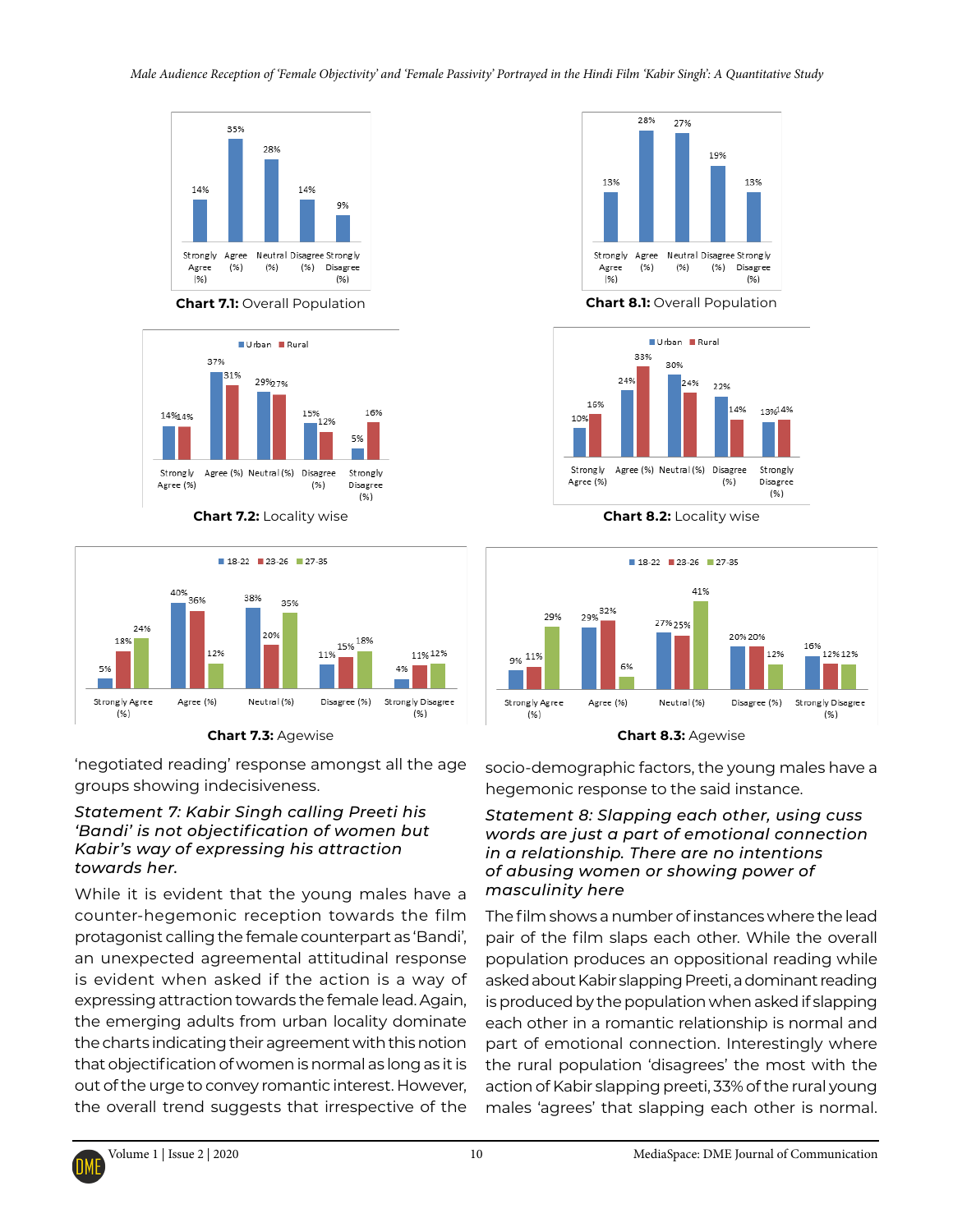The stabilizing adults tops the chart with respect to 'negotiated reading' to the said instance.

## **Conclusion**

This paper sets to primarily answer three questions i) how did the young male audience receive the construct of female objectification portrayed in the film? ii) what the reception of the construct of female passivity is portrayed in the film iii) does the socio-demographic factors like age and locality influence the reception of above concepts. The research questions demanded quantitative data in order to create a picture of overall reception of these constructs. A likert scale enabled survey was conducted where the attitudinal responses of the young male audiences were recorded. While statements 2, 3, 5, and 7 deal with the construct of female objectification, statements 1, 4, 6, and 8 deal with the construct of female passivity. The statistical data yielded some interesting findings. With respect to female objectification, the overall reception of the young male audience is counter-hegemonic with oppositional readings to the directorial stance. Apart from some indecisiveness of urban population to a certain extent, the socio-demographic factors have no influence on the reception. Contrary to the expected outcome that males generally produce dominant readings (Kim, 2004), oppositional reading dominated the attitudinal responses. However, when the idea of expressing romantic attraction or affection is linked with the construct of female objectification, dominant readings are evident. Overall, the developing and stabilizing adults have firm responses with respect to female objectification, the emerging adults are more indecisive and produce more negotiated reading compared to other categories.

Some ambiguity is evident with respect to the reception of female passivity. While the overall trend shows that the population produced counterhegemonic reading towards the portrayal of female passivity, the same phenomenon is evident where the association of the concept of love with female passivity is taken into consideration, the oppositional reading changes to dominant readings. With respect to age and locality, no particular trend is evident as a whole.

### **References**

- Allor, M. (1988). Relocating the site of the audience. Critical Studies in Mass Communication, 217-233.
- Baker, C. (2007). Birmingham School. In G. Ritzer, The Blackwell Encyclopedia of Sociology. Oxford, U.K.: John Wiley & Sons, Ltd.
- Baran, S. J., & Davis, D. K. (2009). Mass Communication Theory. Stamford: Cengage Learning.
- Bartky, S. L. (1990). Feminity and domination. New York: Routledge.
- Benjamin, A. (2020). Exploring Masculinities in Millennial Hindi Cinema through Kabir Singh and Dream Girl. Unpublished Dissertation, Mithibai College.
- Berberick, S. N. (2010). The Objectification of Women in Mass Media: Female Self-Image in Misogynist Culture. The New York Sociologist, 1-15.
- Bradwick, J. M. (1971). Psychology of Women: A Study of Bio-Cultural Conflicts. New York: Harper & Row.
- Chaudhuri, S. (2006). Feminist Film Theorists. London: Routledge.
- Fredrickson, B. L., & Roberts, T.-A. (1997). Objectification Theory . Psychology of Women Quarterly, 173-206.
- Ganguly, D., & Singh, R. (2021). Reading patriarchal manhood, violence and love in Kabir Singh (2019). South Asian Popular Culture, 15-32.
- Garg, A., & Garg, A. (2020). The Unethical Doctor. Indian Journal of Medical Ethics, 80-81.
- Gould, R. L. (1972). The Phases of Adult Life: A study in Developmental Psychology. The American Journal of Psychiatry, 521-531.
- Guy, R. F., & Norvell, M. (1977). The Neutral Point on a Likert Scale. The Journal of Psychology: Interdisciplinary and Applied, 199-204.
- Hyman, R. B. (1988). Four stages of adulthood: An exploratory study of growth patterns of inner-direction and time-competence in women. . Journal of Research in Personality, 117–127.
- Jensen, K. B. (1987). Qualitative Audience Research : Towards an integrative approach to reception. Critical Studies in Mass Communication, 21-36.
- Jensen, K. B., & Rosengren, K. E. (1990). Five Traditions in Search of the Audience. European Journal of Communication, 207-238.
- Joshi, N. (2020). Polarities in Gender Representation Kabir Singh and Thappad. Global Media Journal, 1 - 15.
- Kharat, S., & Gadge, K. (2020). "I Know It's Wrong, But I Enjoyed" An Audience Reception Study of the Film Kabir Singh. Pune: Unpublished Dissertation, Department of Media and Communication Studies, Savitribai Phule Pune University.
- Kim, S. (2004). Reading David Morley's The 'Nationwide' Audience . Cultural Studies, 84-108.
- Mallam, S. K. (2019). Sexual Harassment as Courtship: Performing Hegemonic Masculinity in Contemporary Telugu Cinema. Journal of Creative Communications, 118-131.